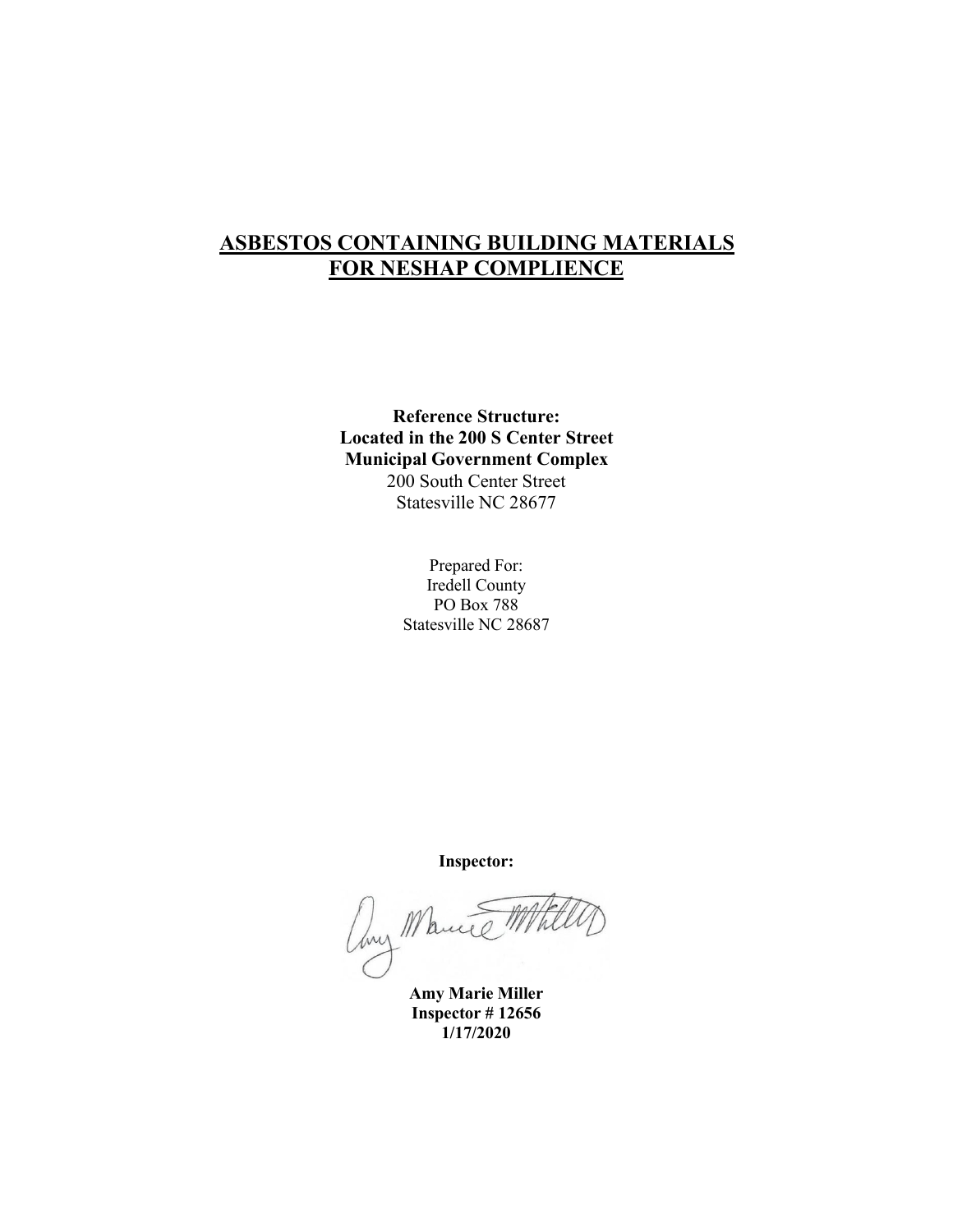#### **CONTENTS**

Scope of the inspection Suspect Materials Notes and Further Recommendations Conclusion. Scope of the inspection. Methodology of the inspection. Limitations of the inspection. Legislative requirements. EPA Regulations Governing Asbestos Terms used in Asbestos Inspections. Recommendations Health Risks of Asbestos Glossary of terms

#### **SCOPE OF THE INSPECTION**

The purpose of the inspection was to determine if there are any asbestos containing materials in the above referenced location prior to to complete demolition of the structure. The inspector had full and complete access to the structure and utilized destructive means to determine the location and amount of suspect materials in the structure and appropriately sample these materials as directed in federal and state regulations. The structure is a two story built in approximately 1933. It is a brick exterior and a flat roof. The interior is made up of materials that are both original and ones that have been added during various renovations. The inspector did not have access to the roof during the inspection.

The structure has had multiple uses through the years, mainly as office space for departments of the county government. It is currently being used as a file storage depository for the Iredell County government.

The inspector was unable to locate a boiler system, records ofthe building indicate that the building did have radiant heat in the past but the inspector did not visually identify any radiators or signs of a boiler system.

The structure has vents that appear to be apart of a forced air heating and cooling system. Based on the current configuration of the building and the use of multiple types ofbuilding materials the inspector made the determination that sampling the building floors as a single homogeneous level was problematic and elected to treat each floor as a separate sample area.

#### **SUSPECT MATERIALS**

The following materials were found to be suspect to contain asbestos. Exterior

- Window glazing
- Red penetration sealant
- White penetration sealant
- Black penetration sealant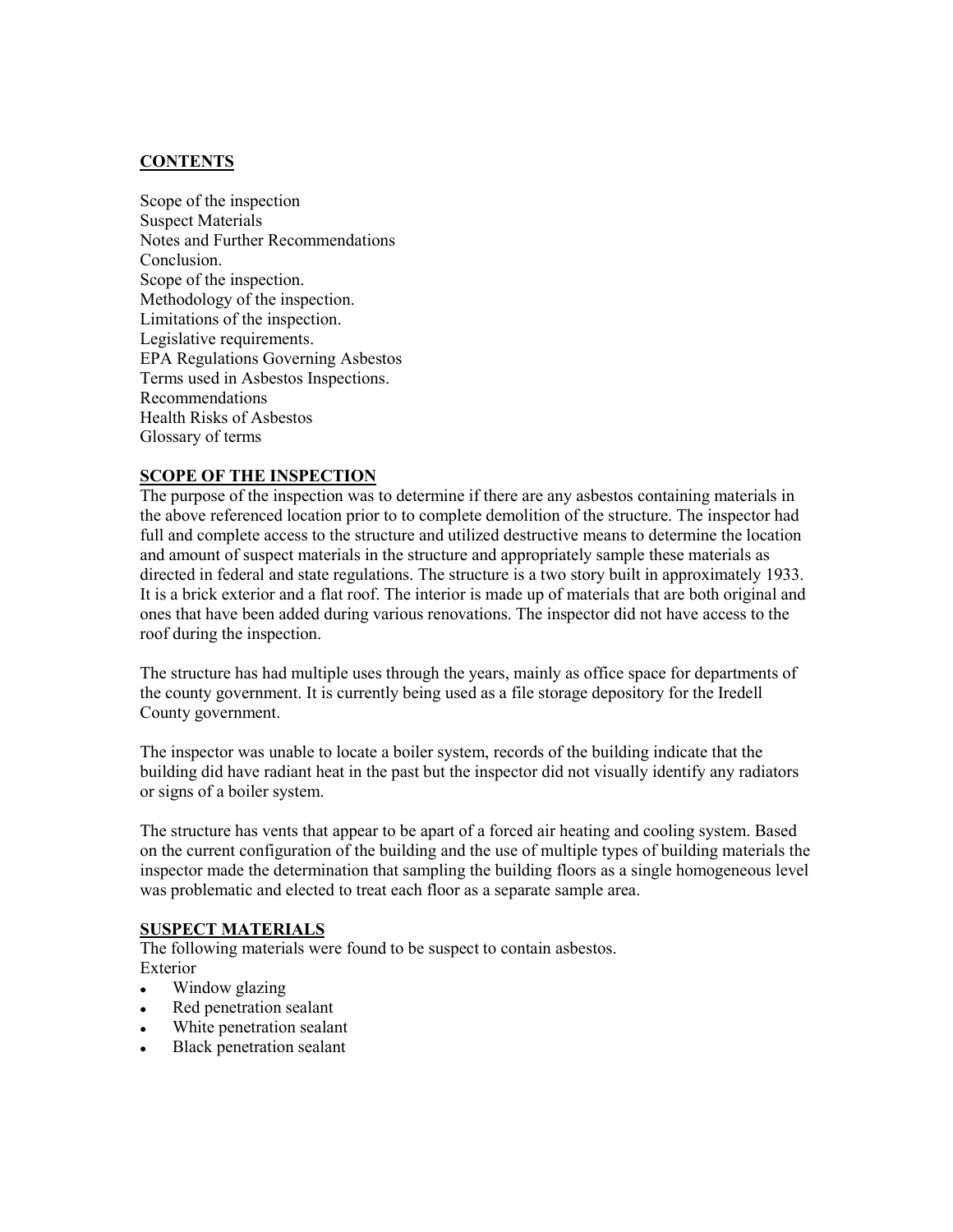Entry Level

- Plaster wall system
- Drywall and joint compound wall system
- Ceiling tile system
- Nine inch floor tile and associated mastic
- Twelve inch floor tile and associated mastic

#### Second Floor

- Plaster wall system
- Drywall and joint compound wall system
- Ceiling tile system
- Rolled flooring in the kitchen/ break room area
- Twelve inch floor tile and associated mastic
- Thermal system insulation above ceiling

# **NOTES AND FURTHER RECOMMENDATIONS**

Based on the laboratory findings the following materials were found to be asbestos containing: Exterior

- Window glazing
- Entry Level
- Plaster wall system skim coat
- Nine inch floor tiles and associated mastic
- Mastic under twelve inch tile
- Twelve inch tile due to mastic contamination
- Second Floor
- Plaster wall system skim coat
- Nine inch floor tiles and associated mastic
- Rolled flooring in the kitchen/ break room area
- Mastic on TSI above ceiling

## **The roofing system was assumed tobe asbestos containing**

The above mentioned building materials should be abated prior to demolition of the structure. Please see the attached table for the laboratory findings and categorization of the materials.

# **METHODOLOGY OF THE INSPECTION**

The inspection report survey involved visually inspecting each safely accessible area of the building for the purpose of *Identifying Presumed Asbestos Containing Materials (PACM)*.

Bulk sample analysis were be done by Polarized Light Microscopy (PLM). Bulk analysis results will likely apply to both OSHA and EPA regulations. Polarized Light Microscopy of Asbestos. OSHA Method ID-191 (1992). Describes the collection and analysis ofasbestos bulk materials by light microscopy techniques including phase-polar illumination and central-stop dispersion microscopy.

Polarized Light Microscopy of Asbestos - 1910.1001, Asbestos. OSHA Standard. Appendix J, Polarized light microscopy of asbestos; Non-mandatory - 1915.1001, Asbestos.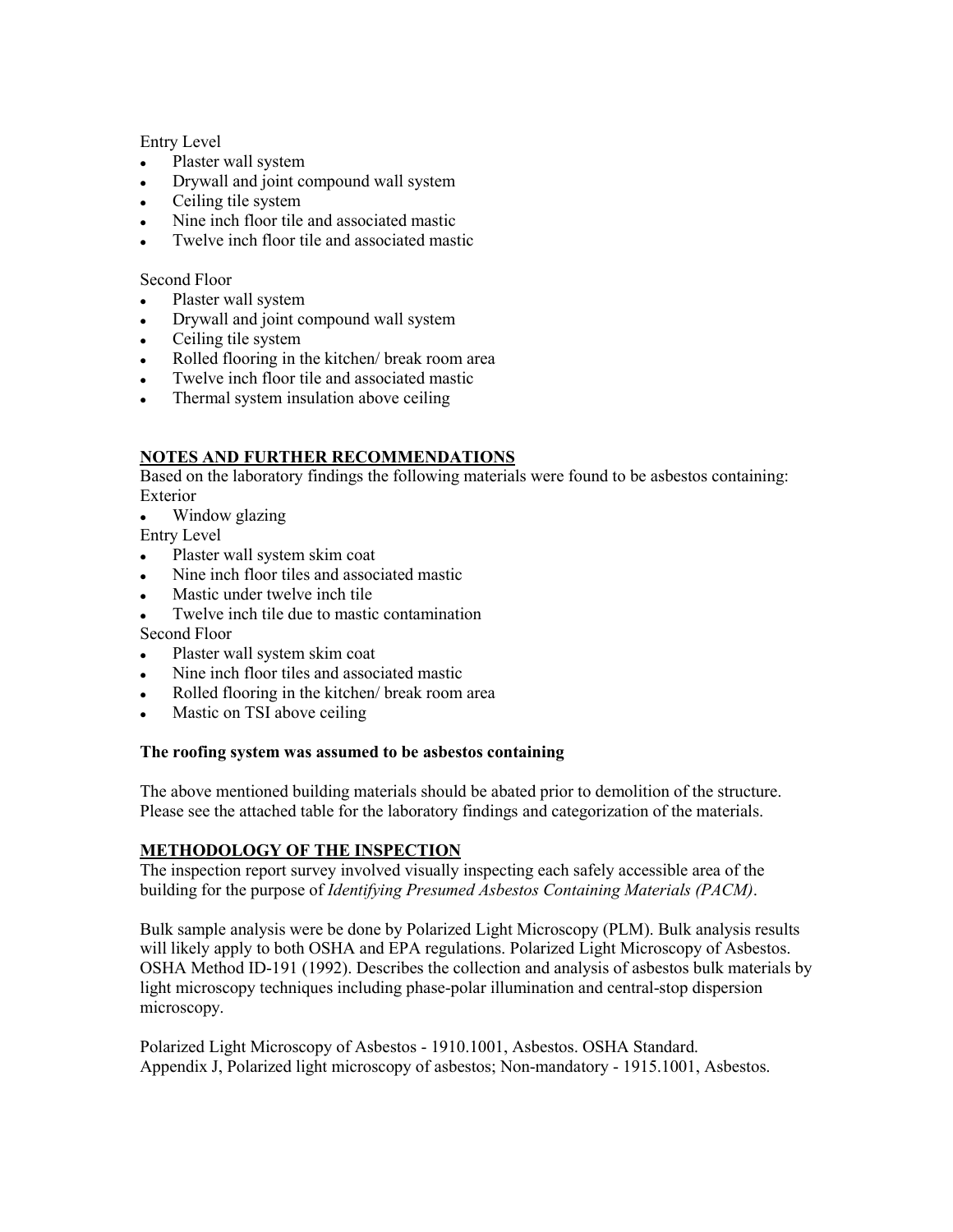OSHA Standard.

Appendix K, Polarized light microscopy of asbestos; Non-mandatory analytical methods National Institute for Occupational Safety and Health (NIOSH) has published two methods for the determination of asbestos in bulk materials.

Asbestos, Chrysotile by XRD. NIOSH Method No. 9000, (1994, August)

Asbestos (bulk) by PLM. NIOSH Method No. 9002, (1994, August)

The process of identifying asbestos materials is as follows:

Gathering information – age of building, type of building products used, etc. Visual inspecting – gaining access to all areas available safely.

- Taking samples samples are taken where possible of suspect materials and products, all samples are sent and tested at a competent & accredited laboratory.
- Report and summary the report outlines findings, health risks and if asbestos is present.
- The presence of asbestos or asbestos containing materials installed in a building or plant  $\&$ equipment can only be confirmed visually and backed by sample analysis in a certified laboratory. An appropriately qualified person will take samples of suspected materials and have them analyzed in a laboratory to confirm the presence of asbestos. Therefore limiting samples taken will decrease the confidence in the Asbestos Audits findings and the Asbestos Materials Report generated from it.

There is no device or instrument at the moment that can automatically detect asbestos.

#### **LIMITATIONS OF THE INSPECTION**

A & LM Environmental has made every effort to identify all *Asbestos Containing Materials* contained within the building, no warranty, expressed or implied, is made to the completeness of this inspection and report. During the course of a visual asbestos inspection it may not be possible to identify the presence of all asbestos materials. In many instances, asbestos materials may be present in areas that cannot be accessed without implementing destructive sampling techniques.<br>Such areas may include:

- $\bullet$  wall cavities  $\&$  internal pipe work
- penetrations in solid walls and concrete floor slabs, multiple floor layers
- integral parts of machinery, plant and pipe work
- fire dampers and reheat units within air conditioning ducts, and inaccessible service ducts risers,

Samples were not taken of suspect materials that may have placed the inspector at risk of injury or death at the time of the inspection. High-risk asbestos situations that may be identified during an inspection may include internals of electrical switchboards and substations. Generally it is impossible to locate all asbestos within a building in the course of an audit. This is due to factors such as,

- ∙ No building plans available indicating hidden asbestos usage.
- ∙ Minimizing the inconvenience or delay while an asbestos audit is underway

∙ No access to rooms, air conditioning ductwork, airways and other internal construction elements such as plumbing or electrical risers/conduits.

∙ Services located below wall surfaces "chased" in insulated material.

Relying on an asbestos inspection or audit

∙ An Asbestos materials report can only indicate such asbestos as was found in the course of the inspection. For the reasons outlined above it should *never be relied upon solely* to indicate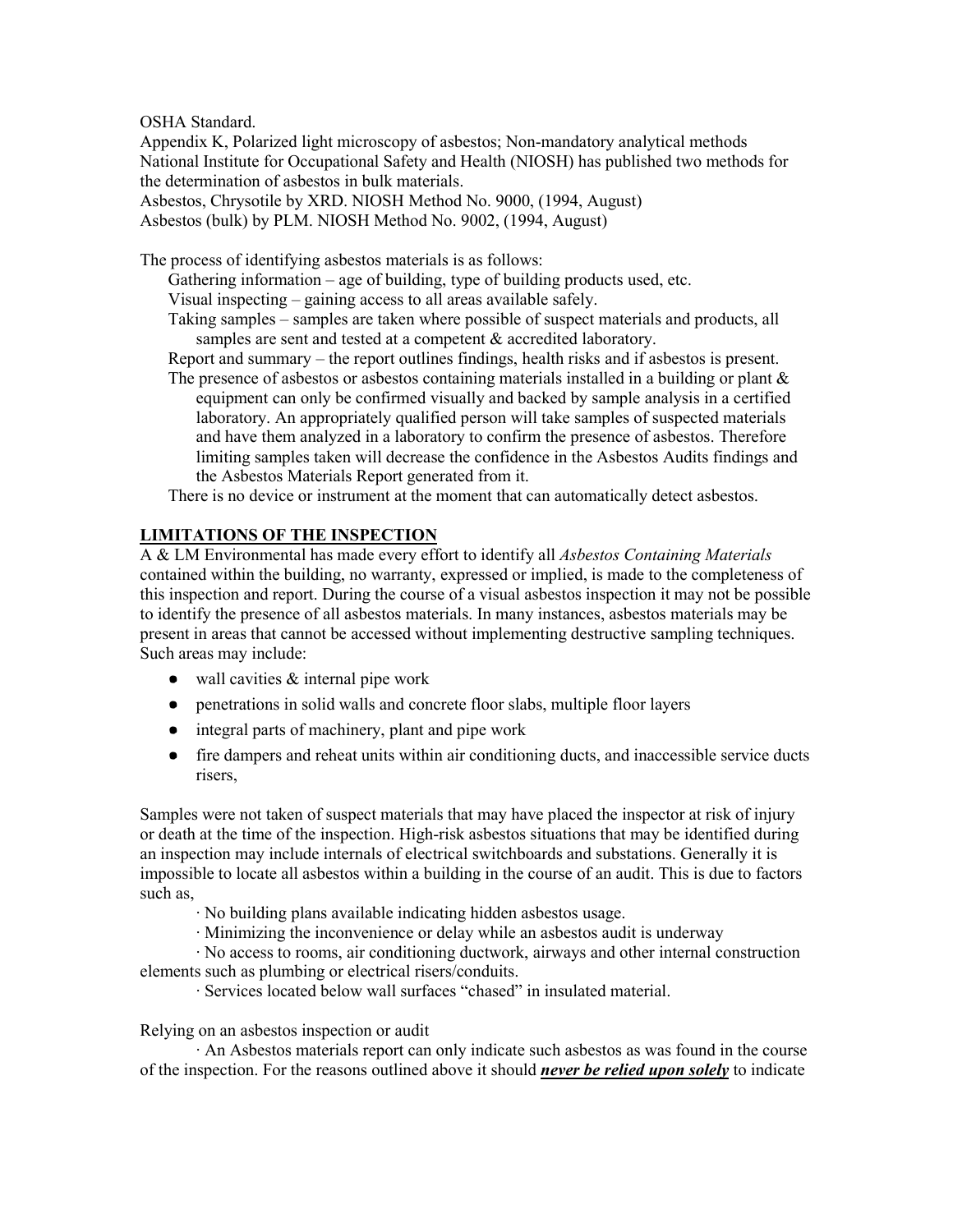the presence of *all or no asbestos.* The findings mustbe considered together with the specific limitations and scope of the inspection which was undertaken, and all other documentation on the building.

# **LEGISLATIVE REQUIREMENTS**

The current regulations; OSHA, EPA, NIOSH, etc. require that the owner of a building or plant that contains any asbestos ensures that:

∙ Asbestos which is unstable or poses a significant health risk is removed as soon as reasonably practicable; and

∙ Policies and procedures are established to control the asbestos and prevent (or where not reasonably practicable to minimize) the exposure of any person to airborne asbestos fibers. The policies mustaddress the following;

- ∙ The steps that can be taken to restrict access to the place where the asbestos is situated.
- The steps that can be taken to prevent disturbance of the asbestos.
- ∙ Work practices in the vicinity of the asbestos materials.
- ∙ Notification of the existence of an asbestos register.

∙ Regular inspections by a competent person; of the asbestos (at least annually) and earlier if the nature or location of work in the vicinity of the asbestos materials changes; and

∙ Any asbestos removal work done is required to be carried out by an "asbestos removal contractor". Any maintenance work done on, or in the vicinity of, materials which contain asbestos is required by legislation to be carried out in accordance with the necessary standard. It is necessary to ensure that all asbestos products are removed prior to any demolition, removal, maintenance, operational or construction work which may damage or disturb asbestos product/s.

## **EPA Regulations Governing Asbestos**

#### *TSCA*

In 1979, under the Toxic Substances Control Act (TSCA), EPA began an asbestos technical assistance program for building owners, environmental groups, contractors and industry. In May 1982, EPA issued the first regulation intended to control asbestos in schools under the authority of TSCA; this regulation was known as the Asbestos-in-Schools Rule. Starting in 1985, loans and grants have been given each year to aid Local Education Agencies (LEA's) in conducting asbestos abatement projects under the Asbestos School Hazard Abatement Act (ASHAA).

## *AHERA*

In 1986, the Asbestos Hazard Emergency Response Act (AHERA; Asbestos Containing Materials in Schools, 40 CFR Part 763, Subpart E) was signed into law as Title II of TSCA. AHERA is more inclusive than the May 1982 Asbestos-in-Schools Rule. AHERA requires LEA's to inspect their schools for asbestos containing building materials (ACBM) and prepare management plans which recommend the best way to reduce the asbestos hazard. Options include repairing damaged ACM, spraying it with sealants, enclosing it, removing it, or keeping it in good condition so that it does not release fibers. The plans must be developed by accredited management planners and approved by the State. LEA's must notify parent, teacher and employer organizations ofthe plans, and then the plans must be implemented. AHERA also requires accreditation of abatement designers, contractor supervisors and workers, building inspectors, and school management plan writers. Those responsible for enforcing AHERA have concentrated on educating LEA's, in an effort to ensure that they comply with the regulations. Contractors that improperly remove asbestos from schools can be liable under both AHERA and NESHAP. For more information on AHERA, request the pamphlet entitled "The ABC's of Asbestos in Schools" from the EPA Public Information Center .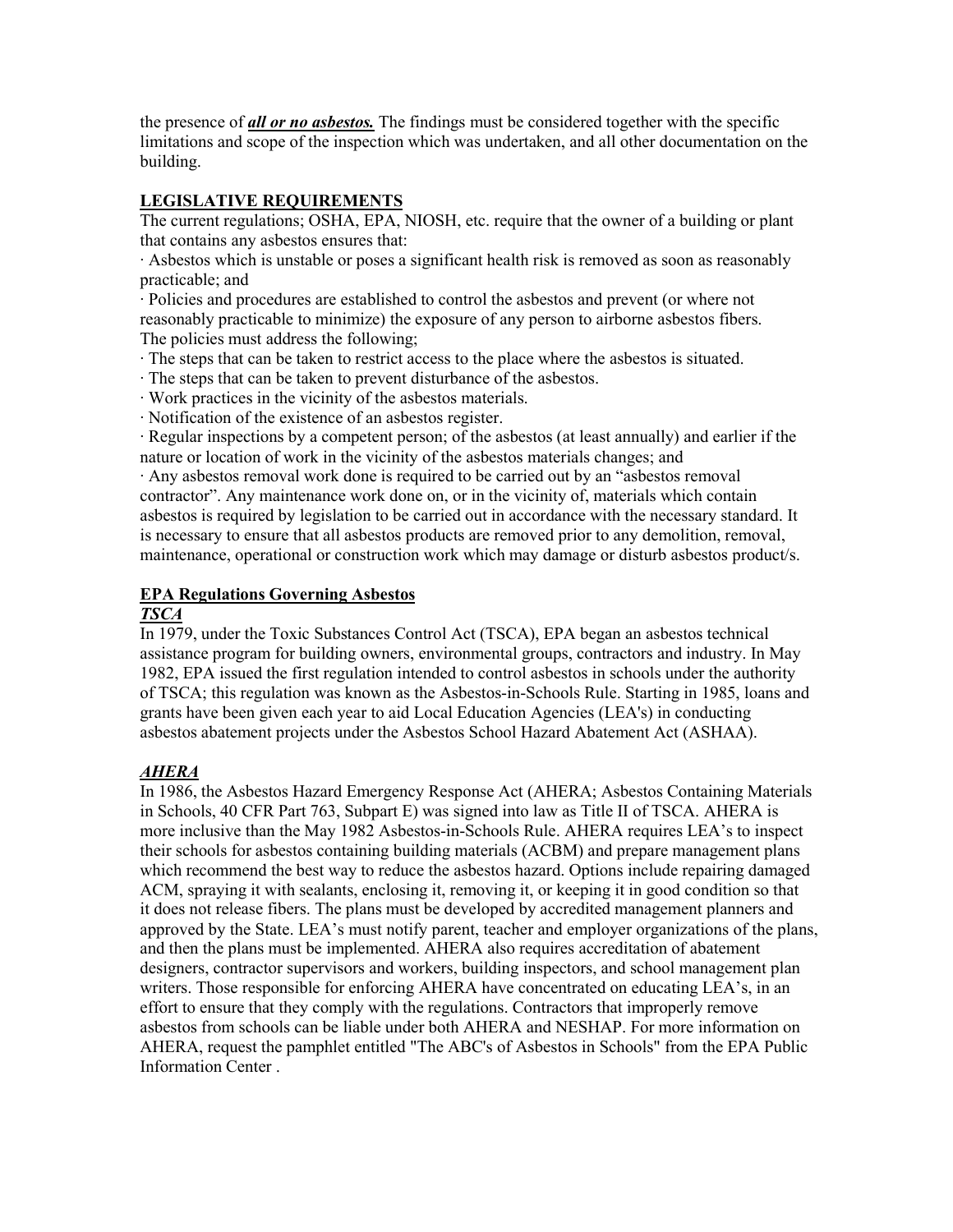# *NESHAP*

The Clean Air Act (CAA) of 1970 requires EPA to develop and enforce regulations to protect the general public from exposure to airborne contaminants that are known to be hazardous to human health. In accordance with Section 112 of the CAA, EPA established National Emission Standards for Hazardous Air Pollutants (NESHAP). Asbestos was one of the first hazardous air pollutants regulated under Section 112. On March 31, 1971, EPA identified asbestos as a hazardous pollutant, and on April 6, 1973, EPA promulgated the Asbestos NESHAP in 40 CFR Part 61, Subpart M. The Asbestos NESHAP has been amended several times, most recently in November 1990. For a copy of the Asbestos NESHAP contact the Asbestos NESHAP Coordinators listed in the Appendix.

## **TERMS USED IN ASBESTOS INSPECTION REPORT**

# **CONDITION**

*G = Good:* Showing no, or very minor signs of Damage and / or Deterioration of the material.

**F =***Fair:* Showing small amounts of damage and/or deterioration of the material.

*P* = *Poor*: Showing large amounts of damage and/or deterioration of the material.

# **PRIORITY LEVELS**

*I = Immediate:* Materials deteriorated to an unserviceable condition and as such should be removed as soon as practical. Potential for exposure exists.

*H = High*: Deterioration of material is evident. Stabilize the material, prevent further deterioration and review option to remove material (e.g. Refurbishment etc).

**M =** *Medium*: Minor deterioration of material is evident. (e.g. Structural integrity affected; breakdown of castable insulation etc.) Planned removal should be allowed for.

 $L = Low$ : Leave in situ and monitor condition. Should be reassessed in conjunction with future inspections and reports.

## **ASBESTOS LEGEND**

**CH** CHRYSOTILE ASBESTOS **AM** AMOSITE ASBESTOS **CR** CROCIDOLITE ASBESTOS **NAD** NO ASBESTOS DETECTED

## **RECOMMENDATIONS**

**Category I Non-friable Materials -- A** Category I Non-friable material is defined by 40 CFR Part 61, National Emission Standards for Hazardous Air Pollutants (NESHAPS) as: Asbestos containing packings, gaskets, resilient floor coverings, and asphalt roofing products containing more than 1% asbestos.

It should be noted that Category I Non-friable materials that are in poor condition or are damaged have become friable. Once a Category I Non-friable material becomes friable, it is a Regulated Asbestos Containing Material (RACM). However, Category I Non-friable materials that have been managed in place in good condition are significant with respect to demolition.These materials may remain in place during demolition. Razing a structure with Category I Non-friable material in good condition in place triggers other requirements for wetting, competent and trained personnel, and special waste/debris disposal issues. Renovation is very different than demolition. Renovation in an area where an asbestos containing material of any type will be disturbed requires that the ACM be abated. The abatement is necessary to protect human health and the environment. Although the NESHAPS standard gives owners some options for demolition, it is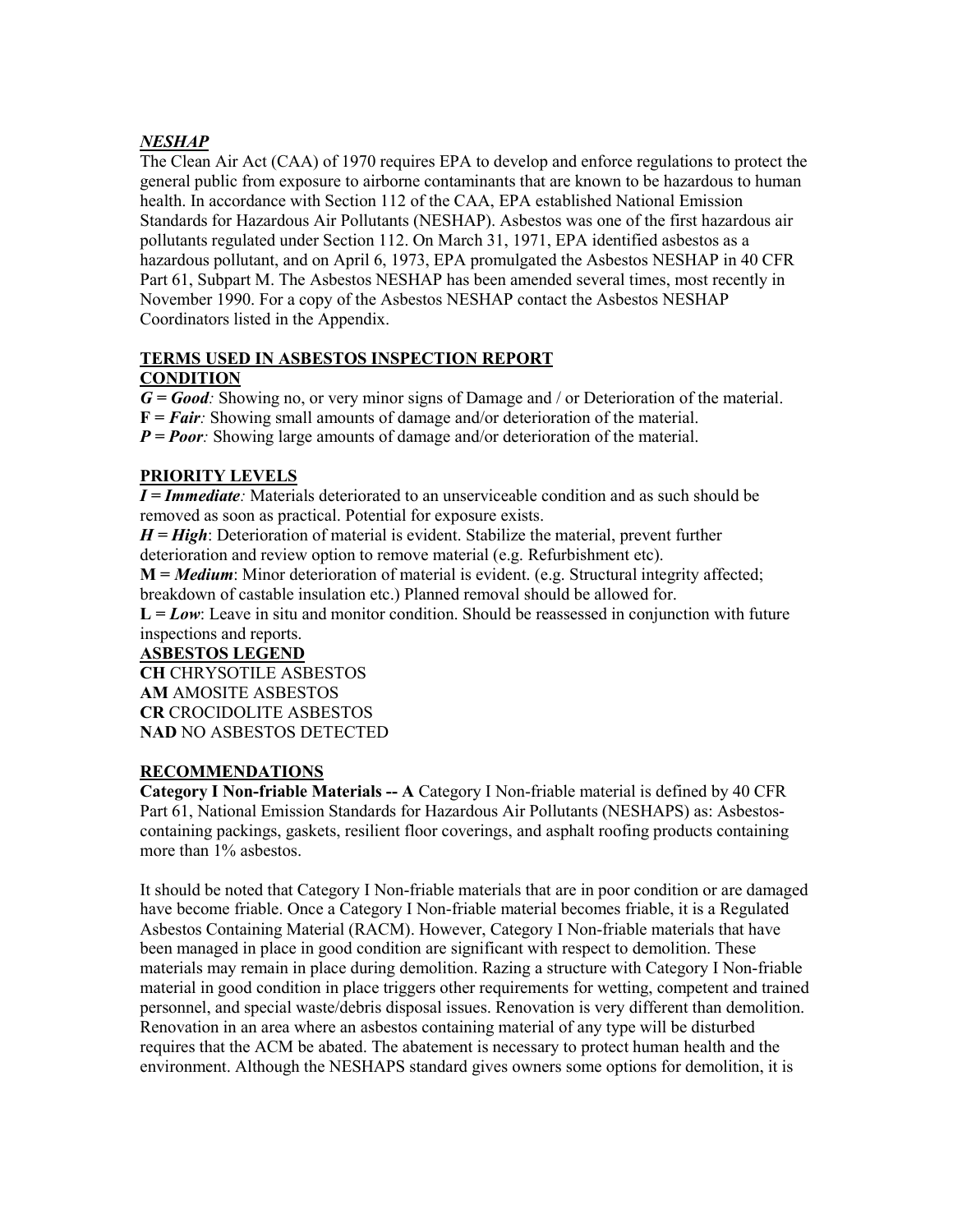the opinion of Terry Lynn that all asbestos containing materials be abated prior to renovation or demolition. A licensed asbestos abatement contractor who employs accredited personnel should conduct abatement activities.

**Category II Non-friable Materials** – A Category II Non-friable material is defined by 40 CFR Part 61, National Emission Standards for Hazardous Air Pollutants (NESHAPS) as: any material excluding Category I Non-friable asbestos containing materials, containing more than 1% asbestos.

Two examples ofCategory II Non-friable materials are asbestos cement (A/C) shingles/board (Transite) and window caulk or glazing. Category II Non-friable materials are given no special consideration for demolition. Therefore, Category II Non-friable materials mustbe abated prior to renovation of demolition. Like Category I Non-friable materials, Category II materials that are damaged or friable must be treated as Regulated Asbestos Containing Materials (RACM). It is the opinion of Mountain Environmental Services, Inc. that all asbestos containing materials be abated prior to renovation or demolition. A licensed asbestos abatement contractor who employs accredited personnel should conduct abatement activities.

**Regulated Asbestos Containing Materials (RACM)** – is defined by 40 CFR Part 61, National Emission Standards for Hazardous Air Pollutants (NESHAPS) as: (a) Friable asbestos containing material, (b) Category I Non-friable ACM that has become friable, (c) Category II Non-friable ACM that will or has been subjected to sanding, grinding, cutting, or abrading, or (d) Category II Non-friable ACM that has a high probability of becoming crumbled, pulverized, or reduced to powder by the forces expected to act on the material in the course of demolition or renovation. Regulated Asbestos Containing Materials (RACM) must be removed prior to renovation or demolition. A licensed asbestos abatement contractor who employs accredited personnel must abate these materials. Depending on the quantity of RACM, North Carolina state rules and regulations may apply. For information concerning the North Carolina Health Hazards Control Unit permits and disposal requirements, please call (919) 733-0820.

**Intentional Burning** – The NESHAPS' regulation referenced above also regulated intentional burning of structures for fire department training. It is specific when it states that all asbestos containing materials regardless of type or condition must be removed prior to the intentional burning of a structure. 40 CFR 61.145(10).

In summary, to protect human health and the environment, it is essential that a licensed asbestos abatement contractor who employs accredited personnel conduct asbestos abatement activities prior to renovation, demolition, or intentional burning.

Asbestosis, mesothelioma, pleural plaques and lung cancer are the recognized diseases caused by asbestos and are all as a result of inhalation of airborne asbestos fibers. Hence for asbestos containing materials or products to pose a health risk airborne fibers must be generated either through degradation or high energy mechanical action.

The degree of asbestos fiber release, and hence inhalation exposure, is in part dependent upon the matrix material binding the asbestos, general condition and product type. The highest health risk is associated with exposure to amphibole asbestos (amosite, crocidolite) with crocidolite being cited as the material of greatest concern. Chrysotile (a serpentine mineral) is considered to be of lesser but still significant concern.

Asbestos types:

∙ Chrysotile is commonly known as white asbestos.

∙ Amosite is commonly known as grey or brown asbestos.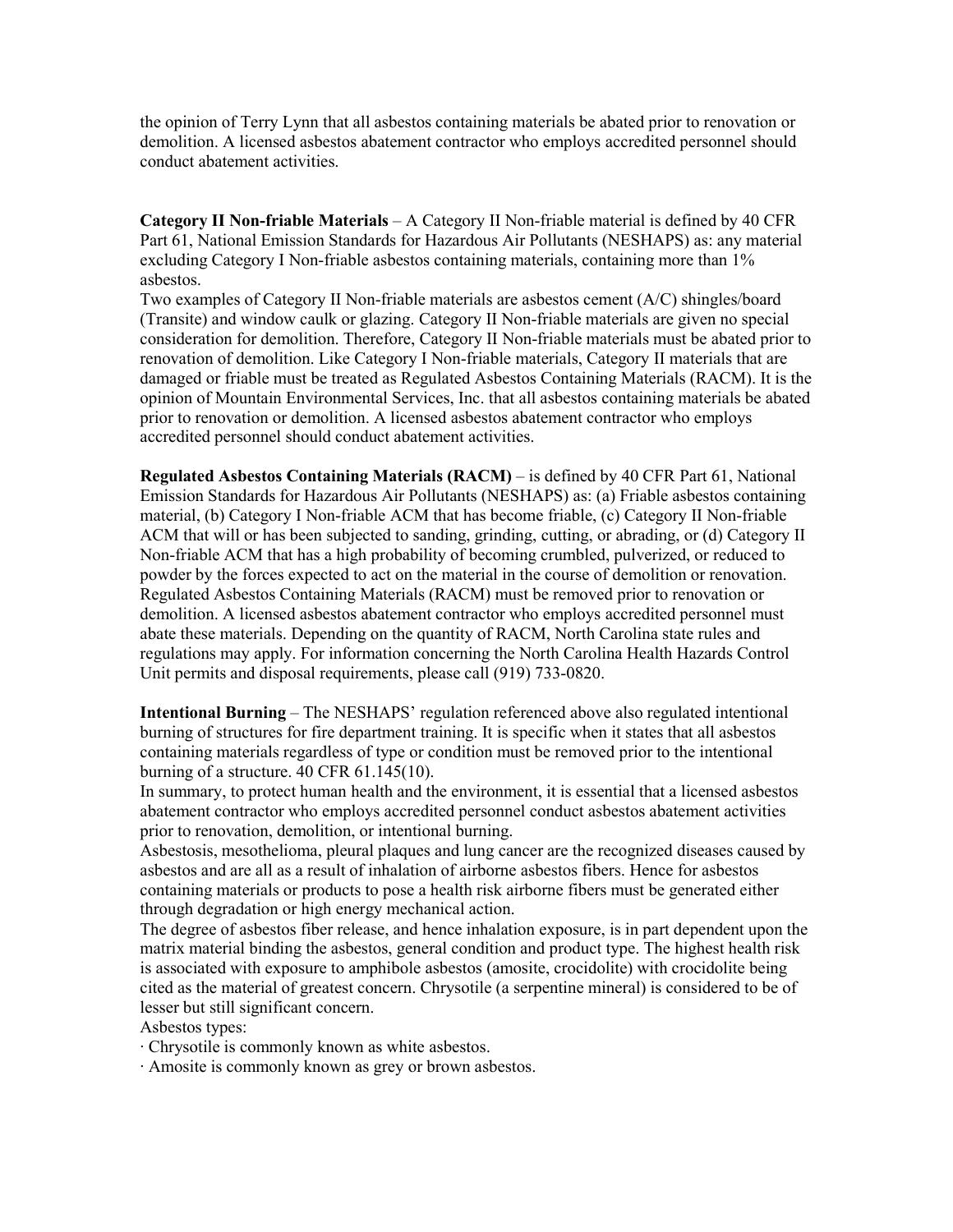∙ Crocidolite is commonly known as blue asbestos.

#### **Asbestos Cement Products**

Asbestos cement products were commonplace building materials prior to 1986. Many building product manufacturers in Australia didn't phase out the use of asbestos in their products until the early 1980's and then it was a gradual process.

Imported building products can still contain asbestos either through legislation that allows a certain percentage of asbestos in products in that country or no legislation at all in countries that still mine it.

These products consist of asbestos fibers bound in a cement matrix and the degree of fiber release depends on the condition of the material.

The main health risk with asbestos cement products is from maintenance or similar activity where the material is worked upon (mechanical energy applied) resulting in airborne dust.

It can also be prone to weather, storm damage and the cement matrix does react and break down in acidic or polluted atmospheric conditions (i.e.; industrial areas) over a period of time.

#### **Vinyl Floor Coverings**

With vinyl floor covering, asbestos may be present in any of the following:

- ∙ The vinyl body of the tile or sheet.
- ∙ A fibrous backing felt/insulation under the tile or sheet.
- ∙ A fibrous adhesive, putty or grout used to fix the tile.

Asbestos contained in the vinyl body of the tile or sheet is held in a stable matrix. The very low rate of wear does not normally give rise to fiber release considered to pose a significant health risk. A health risk may arise when asbestos fibers are released due to maintenance work or when the flooring is friable due to age.

Asbestos adhesive or putty is sometimes used to coat the back of vinyl tiles or sheet. This product does not pose a risk to exposure from airborne fibers, so long as it is not disturbed or worked upon.

Asbestos backing felt/insulation or asbestos adhesive is normally not exposed and does not represent a significant health risk. *However, when exposed due to wear or damage to the overlaying vinyl these materials upon furtherwear or abrasion may liberate fibers depending upon the amount of abrasion and the age and condition of the material.*

#### **GLOSSARY OF TERMS**

Action Taken: This section is provided for the building owner/manager to record any works carried out altering the status or condition of products, e.g. "sheeting removed May 2004". This

Asbestos: Asbestos is a naturally occurring mineral which is fibrous in nature. Asbestos is found in veins surrounded by other rock. The vein consists of bundles of fibers held together reasonably firmly to form a solid rock; Mechanical milling breaks the fibers away from each other, leaving free fluffy fibers. Further mechanical action can break the fibers down into finer and finer fibers. This is because asbestos tends to break along the length of the fiber, not across the length of the fiber. Asbestos fibers can be extremely fine, with fiber diameters smaller than a micrometer (one one-thousandth of a millimeter) being fairly common.

It differs from other minerals in its crystal development. The crystal formation of asbestos is in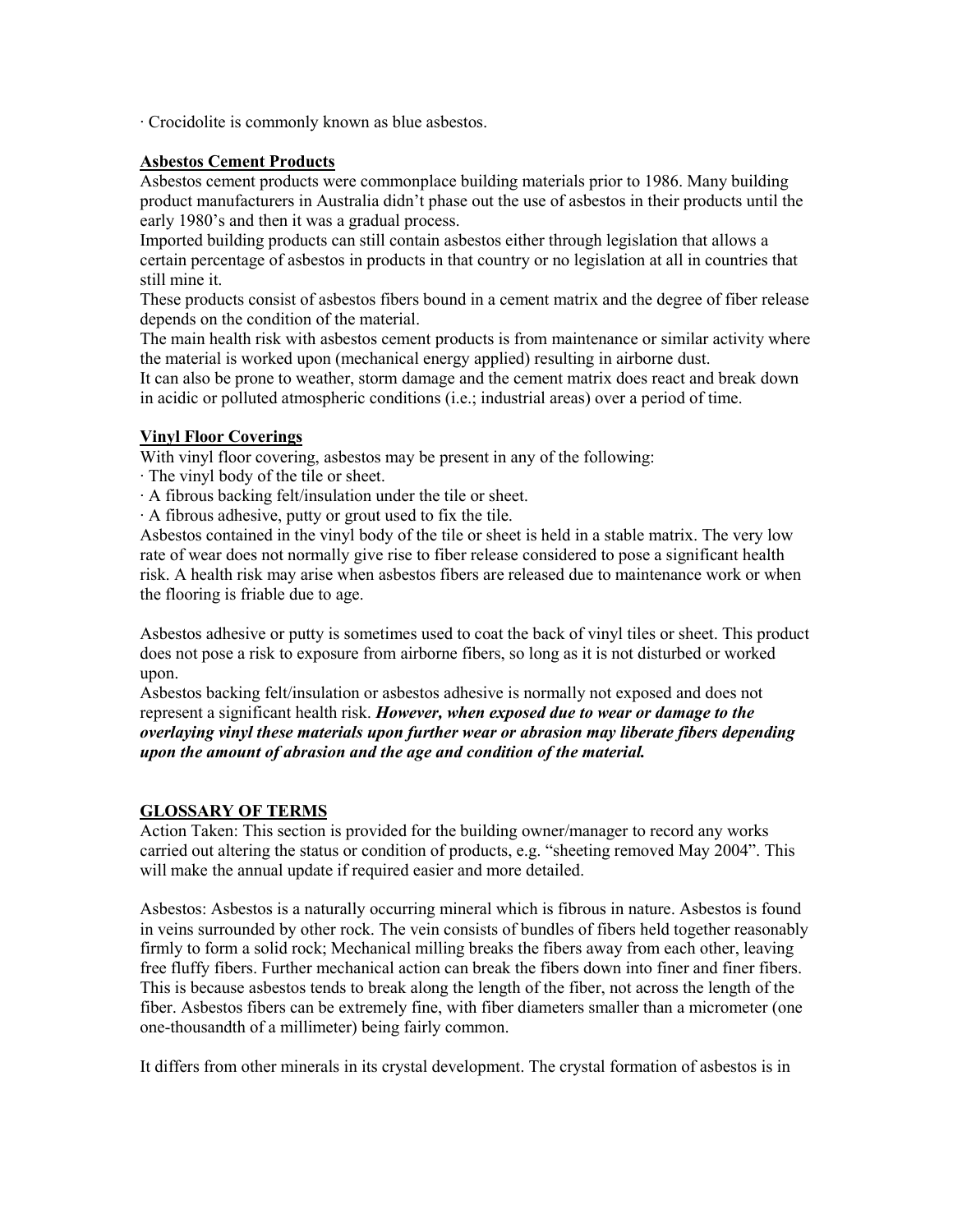the form of long thin fibers. Asbestos is divides into two mineral groups – serpentine and amphibole. The division between the two types is based upon the crystalline structure. Serpentines have a sheet or layered structure where as amphiboles have a chain like structure.

These minerals do not have any detectable odoror taste. Asbestos can be found naturally in soil and rocks in some areas. Asbestos fibers are resistant to heat and most chemicals and have great tensile strength.Because of these properties asbestos has been mined for use in a very wide range of building materials, friction products and heat resistant fabrics.

Asbestos Removal Contractor:

An employer whose business or undertaking includes asbestos removal Work; or a self-employed person whose work includes asbestos removal work.

Avoid damage and abrasion:

As far as practicable limit activities on or adjacent to material such that significant damage to the material that will release fibers is avoid, e.g.; avoid drilling, cutting, sanding, etc. For softer or more friable materials this also mean lighter or repeated impacts (such as opening or closing doors with asbestos door seals or heavy wear areas for asbestos felt backed vinyl).

Chased: Where pipe work (usually hot water pipes) has been fitted into channels carved out of brickwork or concrete walls and insulated using plaster type filler asbestos. (This is not common in the Northern states of Australia but is important in the Southern states where heat loss due to low temperatures meant that hot w3ater piping needed to be insulated).

**Chrysotile: White asbestos:** This is a Serpentine mineral and considered to be of lesser but still significant concern than brown or blue asbestos. White asbestos has "curly" fibers. This property allows it to be woven e.g. fire resistant suits or gloves.

**Amosite: Grey or brown asbestos:** This is an Amphibole mineral and has straight harsh grey to brown fibers and was often used in situations where additional strength was required such as high temperature asbestos pipe insulation as well as heat resistance such as fire rating.

**Crocidolite: Blue asbestos:** This is an Amphibole mineral and has straight blue fibers and the fibers are very fine. Blue asbestos tends to have been used in situations where acid resistance was required as well as being a common material used for fire rating of steel structural beams.

**Friability:** The potential for a product containing asbestos to release breathable fibers depends on its degree of friability. Friable means that the material can be crumbled with hand pressure and is therefore likely to emit or release fibers. The fibrous or fluffy sprayed on materials used for fireproofing, insulation or sound proofing is considered to be friable and they readily release airborne fibers if disturbed.

Materials such as asbestos containing vinyl floor tile or cement siding boards are generally considered non friable and do not emit or release fibers unless subjected to mechanical energy operations such as sawing or sanding operations. Asbestos cement pipes or sheet can emit or release airborne fibers if the materials are cut or sawed or if broken up in demolition operations.

**Friable**: Non bonded asbestos fabric or material can be in a powder form or can be crumbled, pulverized or reduced to powder by hand pressure when dry. Monitor Condition: Carry out regular general observation of the condition of the material to note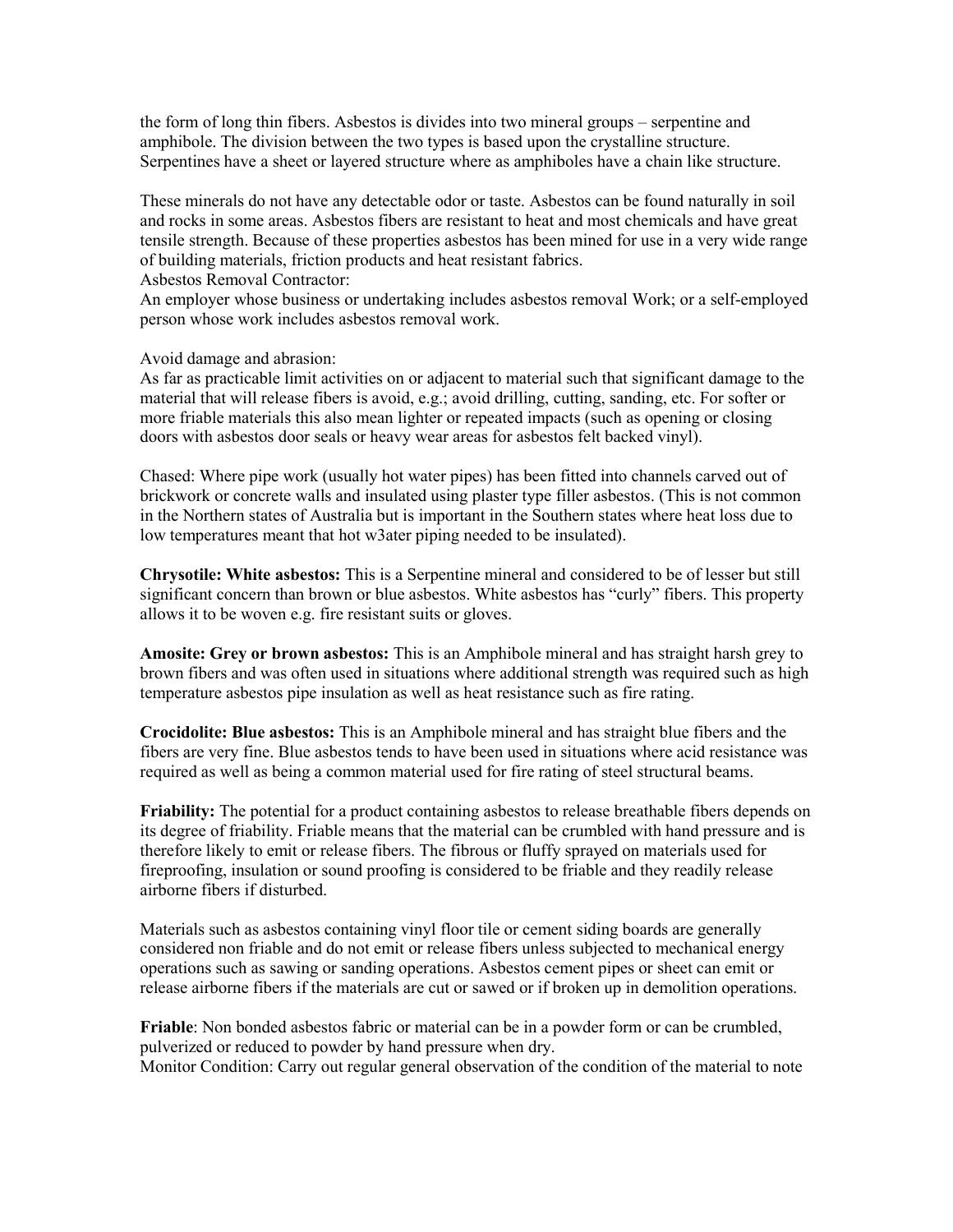any changes.

**Non Friable**: Material / Product which contains asbestos fibers are bonded by cement, vinyl, resin or other similar material.

Owner: of a building – means a person who –

∙ Holds title to the building

∙ Has effective management or control of the building and any essential plant in it and includes a person who manages a building as agent for a person mentioned above.

#### **11.0 FURTHER INFORMATION**

**Web Sites** USDOL/OSHA <http://www.osha.gov/SLTC/asbestos/> Environmental Protection Agency Asbestos http://www.epa.gov/asbestos/index.html NIOSH <http://www.cdc.gov/niosh/topics/asbestos/>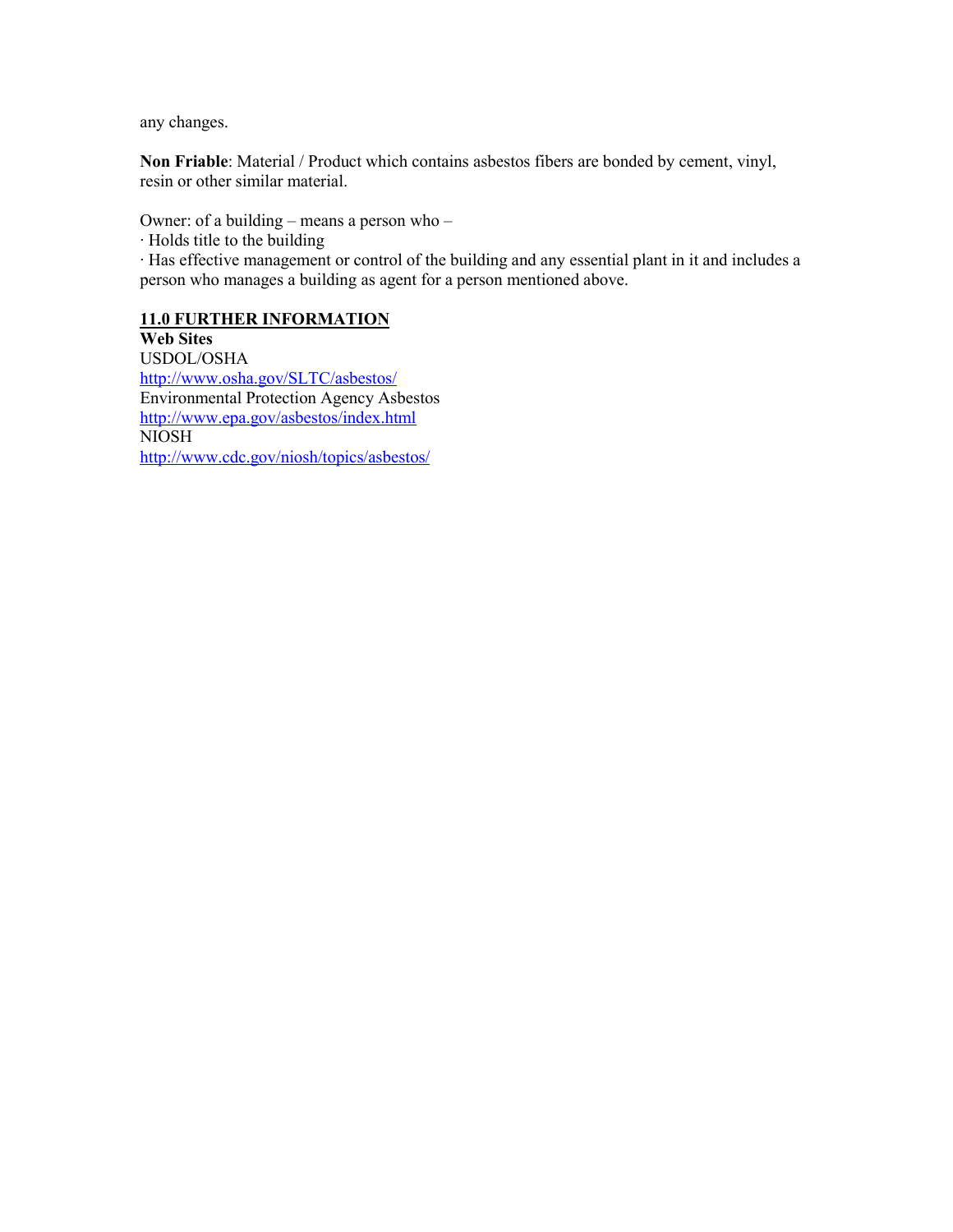

**The structure inspected is outlined in red due to it not having an independent address from the other buildings in the complex**